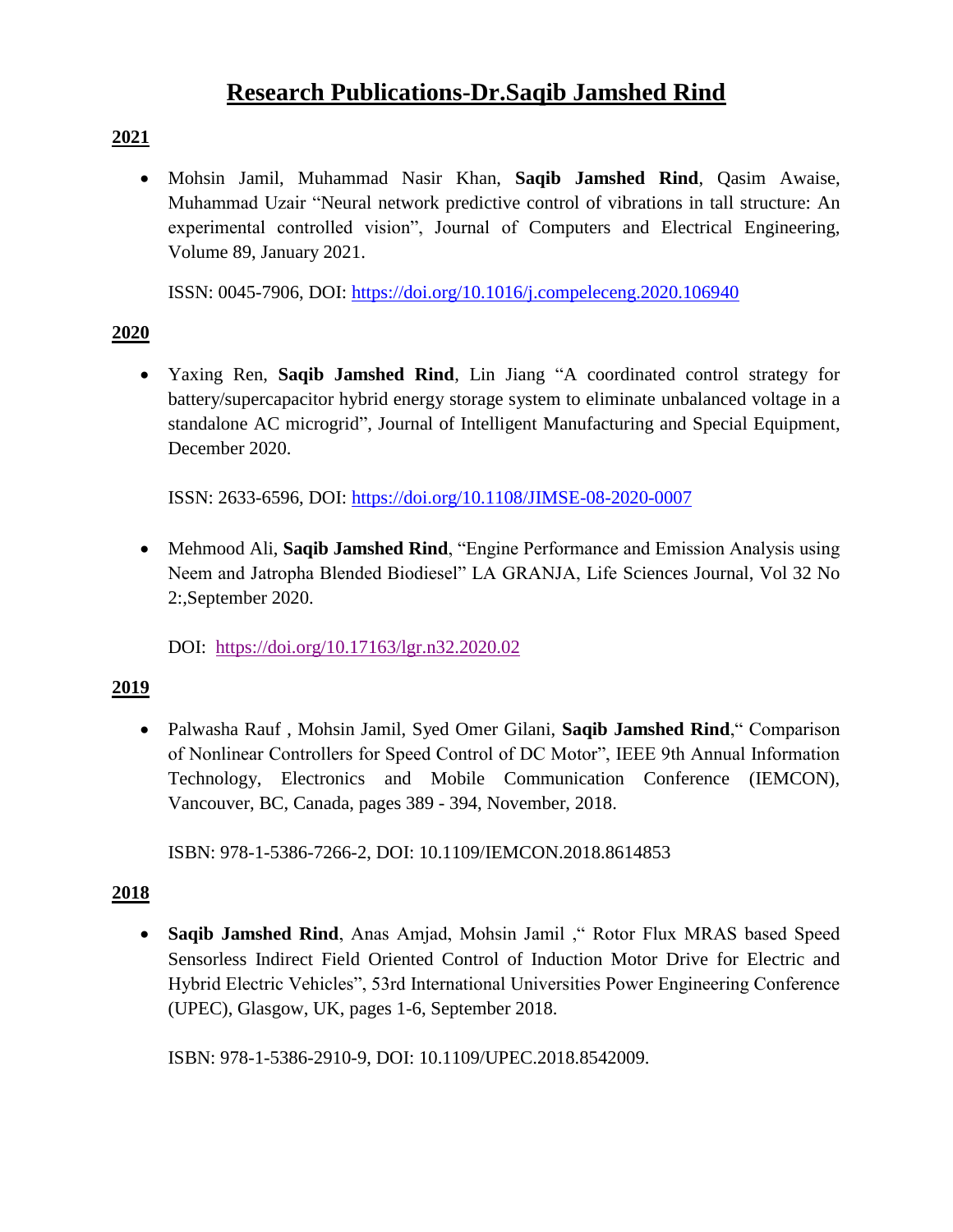**Saqib Jamshed Rind**, Mohsin Jamil , Anas Amjad,"Electric Motors and Speed Sensorless Control for Electric and Hybrid Electric Vehicles: A Review", 53rd International Universities Power Engineering Conference (UPEC), Glasgow, UK, pages 1-6, September 2018.

ISBN: 978-1-5386-2910-9, DOI: 10.1109/UPEC.2018.8541871.

#### **2017**

 **Saqib Jamshed Rind**, Yaxing Ren, Yihua Hu, Jibing Wang, Lin Jiang, "Configurations and control of traction motors for electric vehicles: A review", Chinese Journal of Electrical Engineering, vol.3 , issue.3, December 2017.

ISSN: 2096-1529, DOI: 10.23919/CJEE.2017.8250419.

 **Saqib Jamshed Rind** "Speed sensorless induction motor drive control for electric vehicles", PhD Dissertation, University of Liverpool, July 2017.

### **2015**

 **Saqib Jamshed Rind**, Y. Ren, K. Shi, L. Jiang, and M. Tufail, Rotor flux-MRAS based speed sensorless non-linear adaptive control of induction motor drive for electric vehicles, 50th International Universities Power Engineering Conference (UPEC), Stoke on Trent, UK, pages 1-6, September 2015.

ISBN: 978-1-4673-9682-0, DOI: 10.1109/UPEC.2015.7339869.

#### **2014**

 **Saqib Jamshed Rind**, Yaxing Ren, and Lin Jiang, Traction motors and speed estimation techniques for sensorless control of electric vehicles: A review, 49th International Universities Power Engineering Conference (UPEC), Cluj-Napoca, Romania, pages 1-6, September 2014.

ISBN: 978-1-4799-6557-1, DOI: 10.1109/UPEC.2014.6934646.

 **Saqib Jamshed Rind**, Y. Ren, and L. Jiang, MRAS based speed sensorless indirect vector control of induction motor drive for electric vehicles , 49th International Universities Power Engineering Conference (UPEC), Cluj-Napoca, Romania, pages 1-6, September 2014.

ISBN: 978-1-4799-6557-1, DOI: 10.1109/UPEC.2014.6934645.